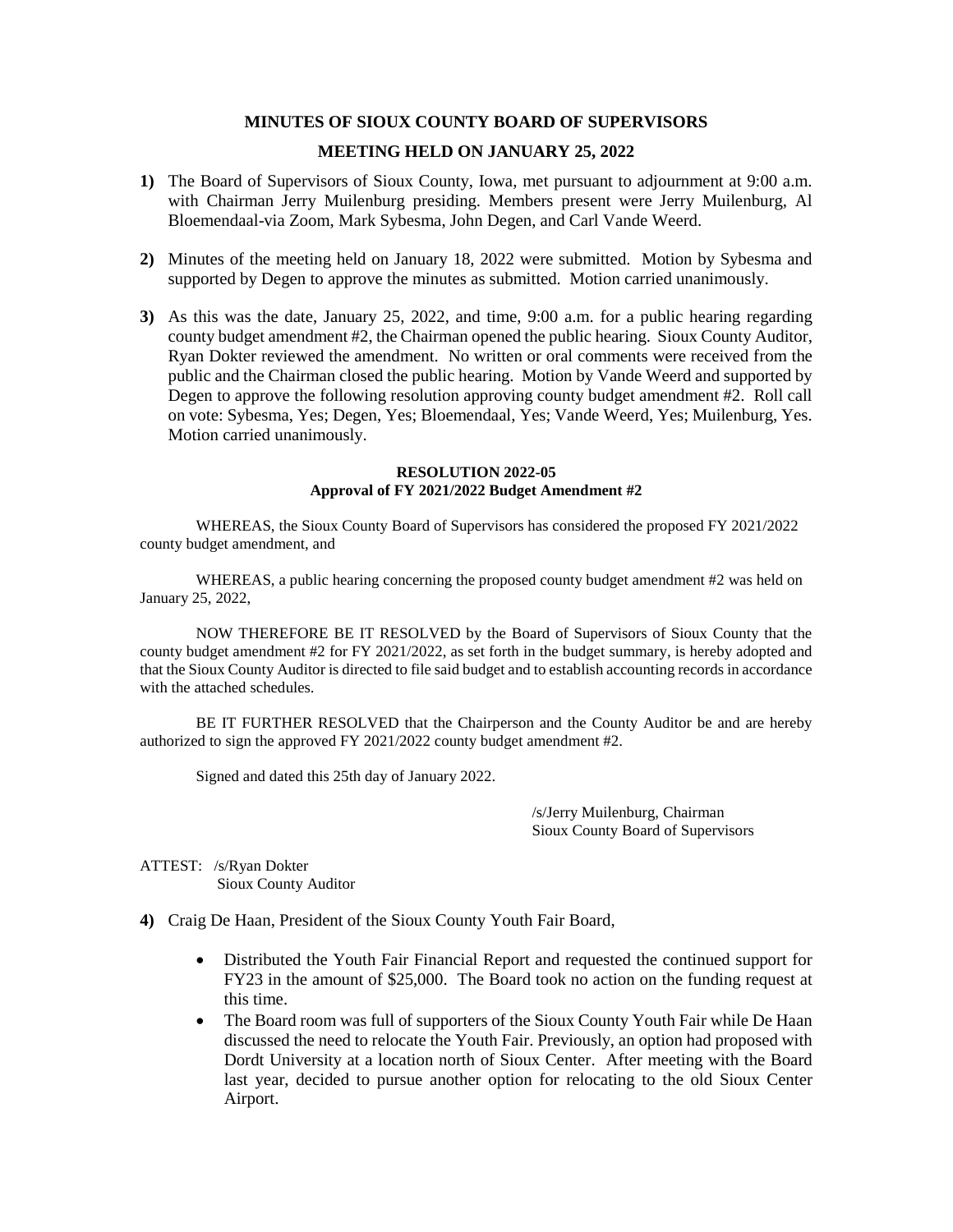- The Youth Fair Board believes it best to own their own ground and avoid lease agreements which prompted the move out of Sioux Center. A proposal document was distributed to the Board.
- The airport location has some infrastructure in place already, there is room to expand, and it has visibility from Highway 75. This location contains 78 acres.
- The Youth Fair Board also believes that it is good to work in partnership with the county, the Saddle Club, and all the area cities for this project. The plans include multiuse buildings for offseason events. They desire to create something special and unique and also believe that agriculture is still very important in Sioux County.
- Another report was distributed which included 4 other ag expo facilities and how they are seeing success with those. Supervisor Sybesma asked how these complexes were initially funded. De Haan reported that these groups initially had some grant funding as well as some COVID-19 funding.
- The proposed project has an estimated cost of \$8 to \$10 million dollars and the Youth Fair Board believes the foundation of the funding should come from Sioux County and are requesting \$5 million in county support.
- Supervisor Bloemendaal asked if there were discussions with Zomer Realty regarding the old airport. De Haan reported that the Youth Fair Board has visited with Zomer Realty as they have interest in using the runway for auctions.
- Supervisor Sybesma asked if there is a plan for fundraising on this project. De Haan replied that they would envision hiring a person to work full-time on fundraising as the Fair is run by volunteers.
- Supervisor Vande Weerd asked if the plan is to get the Fair back to the way it was in previous years with farm machinery, carnival, etc. De Haan reported that the Youth Fair Board hopes to get the Fair back to that kind of event over time.
- Supervisor Sybesma expressed his appreciation for the volunteer efforts as well as his appreciation for the Fair.
- Supervisor Degen liked this proposal better than the one presented previously.
- Supervisor Vande Weerd thinks the biggest thing to work out is how the City of Sioux Center joins in on this project, especially with the old airport.
- Supervisor Bloemendaal asked if any current buildings can be moved to the proposed location. De Haan stated that the plan would be to move the current multipurpose building and maybe one other and have gotten quotes for moving those.
- Supervisor Muilenburg thanked everyone for coming and stated that the Board will need time to think about this proposal.
- **5)** Marty Guthmiller, CEO Orange City Area Health System,
	- Reviewed the composition of Public Health in Sioux County as it is the only privatized Public Health agency in the State of Iowa. This model has proven to be successful with all hospitals in Sioux County participating.
	- Reviewed the fiscal annual report for FY21 with the Board.
	- Reviewed the FY2023 Public Health budget and is requesting a 5% increase in county funding which is \$375,378.
- **6)** Kathi Wetter, Veteran's Affairs Director, reviewed the FY2023 budget with the Board. Wetter also distributed the VA Compensation and Pension Award Figures report, which summarizes the actual dollar amounts paid directly every month by the VA to eligible Sioux County veterans, due in large part to the County providing a full-time VA Director to assist veterans with their claims for these benefits.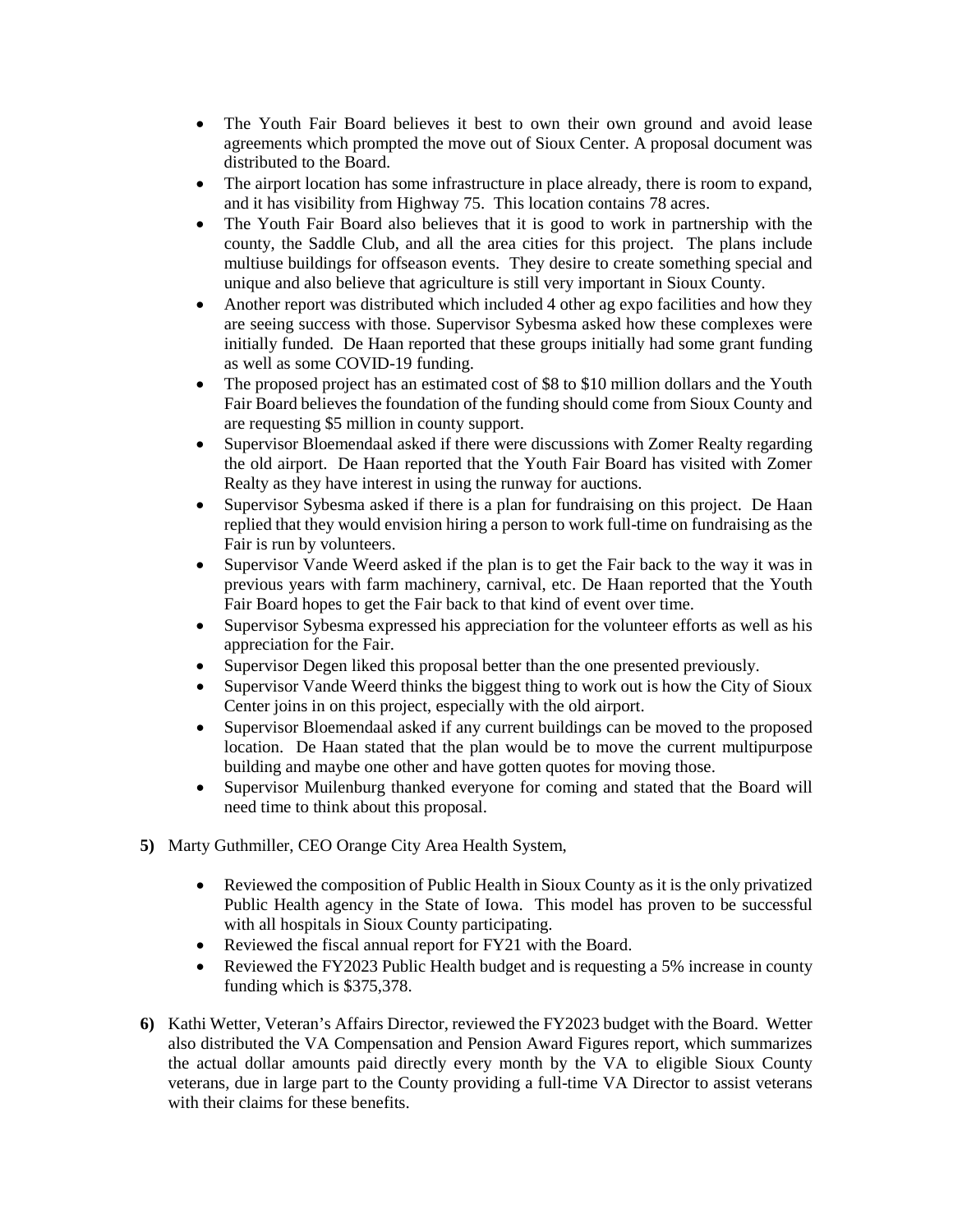- **7)** Shane Walter, Zoning Director, reviewed the following FY2023 budgets with the Board: Social Services, Zoning, Environmental Health, Mental Health, Juvenile Probation, and General Welfare Services.
- **8)** Ryan Berven, on behalf of Group Benefit Partners, reviewed the FY23 Sioux County Health Insurance renewal with the Board. Berven discussed the factors affecting the premium rate changes along with the benefit offerings the county has through the ISAC program. The Board received the report for information.
- **9)** As this was the date, January 25, 2022, and time for a public hearing regarding the first reading of Ordinance No. 30, the Chairman opened the public hearing. Sioux County Engineer, Joel Sikkema, described the ordinance, which would adopt rules for private well water construction permits. Public comment: Larry Vande Brake stated that he would like to see this adopted to remove confusion around the well being private or public and this ordinance clarifies this process so it can be administered correctly. No further comments were received and the Chairman closed the public hearing.

## **AN ORDINANCE ADOPTING RULES FOR PRIVATE WATER WELL CONSTRUCTION PERMITS**

Be it ordained by the Board of Supervisors of Sioux County, Iowa:

Section 1. Enactment. That pursuant to Iowa Code §331.302, the following chapter of 567 Iowa Administrative Code and its respective title is adopted by reference in its entirety as part of this ordinance:

Chapter 38, Private Water Well Construction Permits

Section 2. Enforcement. Notwithstanding any of the provisions adopted by reference by this ordinance in Chapter 38, Private Water Well Construction Permits of 567 Iowa Administrative Code, and as required in Code of Iowa 455B.172(4) be enforced by Sioux County as follows:

a. That portion of this ordinance that adopts Chapter 38 of 567 Iowa Administrative Code, requirements for Private Water Well Construction Permits and Code of Iowa 455B.172(4) shall be enforced by the Sioux County Engineer.

Section 3. Penalties. Any person violation any provision, section or paragraph of this ordinance and the administrative rules it incorporates by reference shall be guilty of committing a county infraction and will be subject to a civil penalty of not more that \$100.00 for each violation or, if the infraction is a repeat offense, a civil penalty not to exceed \$200.00, all as provided in Iowa Code section 331.307.

Section 4. Effective Date. This ordinance shall be in effect upon final passage approval and publication as provided by Iowa Code section 331.302.

Motion by Vande Weerd and supported by Sybesma to forego the third reading of the ordinance. Motion carried unanimously. The second and final reading of the ordinance will be on February 1, 2022.

**10)** Joel Sikkema, Sioux County Engineer, updated the Board on secondary road activities, which include gravel stockpiling, blading work as the weather allows, and work in the county shops. Sikkema also reported on an estimated cost of demolishing the county home which is between \$275,000 and \$300,000, but believes this cost may be less, which is why it is important to bid this project out.